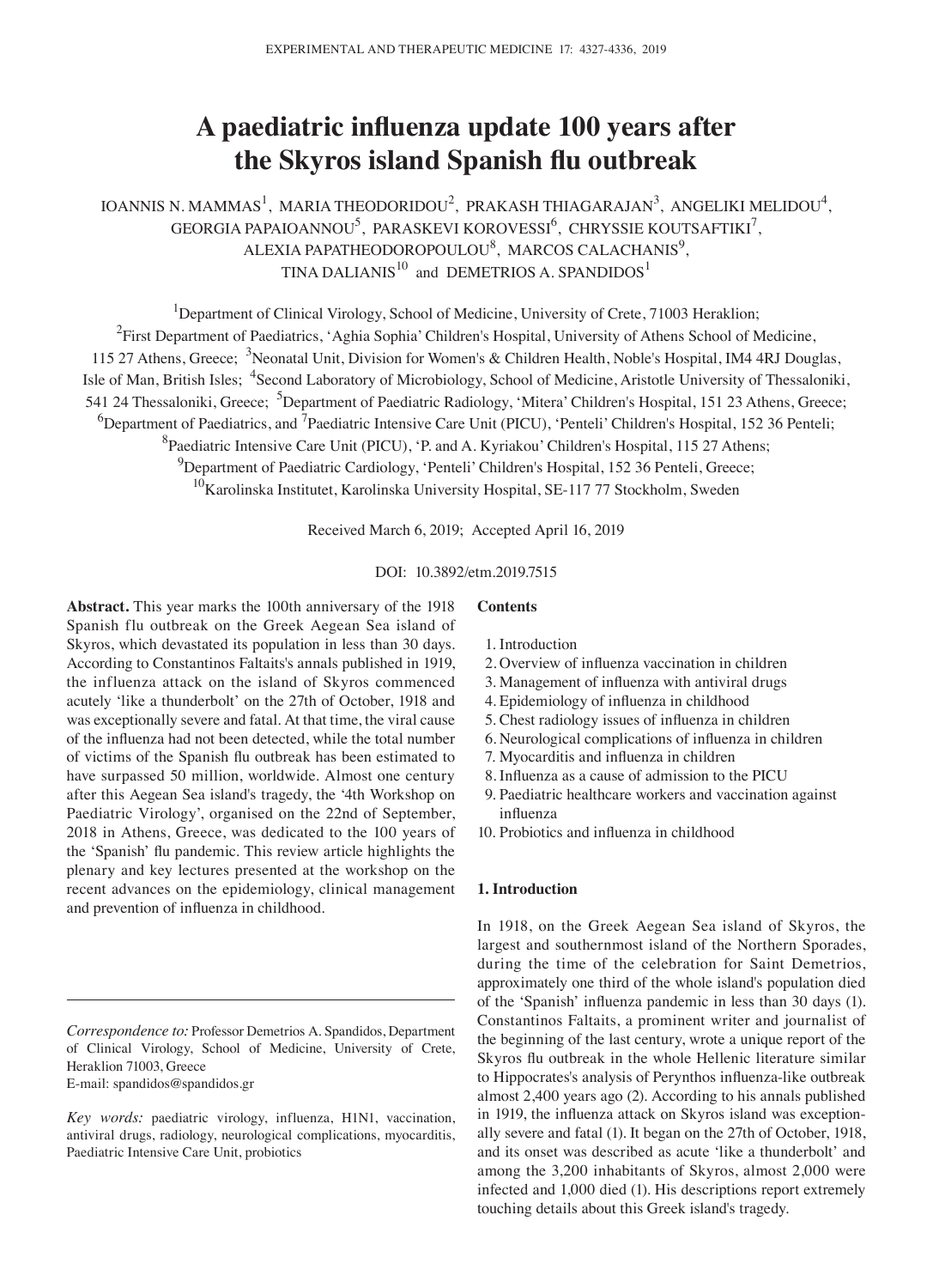At that time, the viral cause of influenza, largely targeting healthy young adults, had not been detected, while the total number of victims of the Spanish flu outbreak surpassed 50 million, worldwide. In the nearby islands of Euboea and Andros, similar family cases attacked by influenza have been reported by local writers (3). The deaths were in family groups, while several cases of children, who managed to survive despite losing both of their parents, have been reported. Almost one century after this Aegean Sea island tragedy, the '4th Workshop on Paediatric Virology', which was held in Athens on September 22, 2018, was dedicated to the 100 years of the 'Spanish' flu pandemic on Skyros island (4). This workshop was organized by the Paediatric Virology Study Group (PVSG) in the context of the 23rd World Congress on Advances in Oncology and the 22nd International Symposium on Molecular Medicine. Its educational programme focused on two viral infections with great paediatric interest, influenza and human papillomavirus (HPV). The workshop was co‑chaired by Professor Tina Dalianis, Professor of Tumour Virology at Karolinska Institutet (Stockholm, Sweden), Professor Maria Theodoridou, Emerita Professor of Paediatrics at the 'Aghia Sophia' Children's Hospital in Athens, President of the National Immunisation Committee and former President of the Hellenic Paediatric Infectious Diseases Society (Greece), Dr Prakash Thiagarajan, Clinical Director and Consultant Neonatologist at Nobles Hospital on the Isle of Man (British Isles) and Ioannis N. Mammas, Consultant Paediatrician on the island of Euboea (Greece) and Coordinator of the Paediatric Virology Study Group (PVSG). This review article highlights the plenary and key lectures presented at the workshop on the recent advances on the epidemiology, clinical management and prevention of influenza in childhood (Table I).

# **2. Overview of influenza vaccination in children**

Immunization against seasonal influenza has proven to be the most effective method for the prevention of the illness offering the best defence to children against acquiring the infection and spreading it to others (5‑7). Immunization against seasonal influenza can reduce medical visits and missed school days and can prevent influenza‑related hospitalizations and deaths in children (7). Historically, the first universal influenza vaccination for school children was implemented in Japan in 1962 in order to prevent influenza epidemics in the community (5). This strategy was abandoned in 1994. In the following years, it was well demonstrated that the protection of the older population by herd immunity was generated by the policy of universal vaccination of school children (8). Over the past decades, the recommendations for children's influenza vaccination have gradually changed and the target population has been expanded (9). The vaccination policy differs between countries, such as the USA, Canada and the UK. These large developed countries have issued recommendations for the vaccination of healthy children and adolescents of varying ages. It is worth noting that for the first time in 2004, healthy children aged 6‑23 months of age were included in increased risk group. Currently, the influenza vaccine is recommended for healthy children of all ages. However, the majority of European countries, including Greece, have issued their own programmes implementing the approach of targeting groups at the highest risk of complications (10).

The influenza vaccines are multivalent and contain different viral subtypes. The composition is continuously changed in the anticipation of the expected prevalent influenza strains. The vaccines have a long history of safety in children, while prospective studies have evaluated the efficacy and immunogenicity. Children <2 years of age seem to have an inferior immunological response than those >2 years of age (11). The clinical effectiveness of influenza vaccines varies by year and setting. An important factor is related to how closely the vaccines are matched against circulating strains. The vaccines currently available are the trivalent inactivated influenza vaccines (IIV), the live attenuated influenza vaccine (LAIV) and recently, the quadrivalent IIV and the quadrivalent nasal spray LAIV; the last two formulations include two influenza B strains in addition to the A strains.

The history of influenza is characterized by a continuous effort to develop vaccines effective for the needs of the recipients. Nevertheless, the uptake of the vaccine even in high-risk children remains very low (5). The main reasons for the inadequate vaccine coverage are the concerns regarding the safety and effectiveness of the vaccine (12). A new promising era is maternal immunization. The vaccine uptake from pregnant women has the potential to change the epidemiology of influenza infection and improve maternal and neonatal health (13). The future perspectives for influenza include vaccines providing broader and long-lasting protection and the most important regain of public confidence to immunization.

#### **3. Management of influenza with antiviral drugs**

Antiviral medications play a key role in the clinical management of children with influenza, and may prove to be beneficial, particularly in the hospital setting (14‑21). Antiviral therapy has been associated with the prevention of disease or complications among patients exposed to the virus, a shortened duration of illness among acutely-ill patients and the reduction of morbidity and mortality among patients with severe infection (22). A high index of suspicion should be maintained for the diagnosis of antiviral-resistant influenza, particularly among immunocompromised patients, patients with treatment failure or progressive infection despite adequate therapy or contacts of individuals known to be infected with resistant strains, although evidence of the relative efficacy to choose between the available antiviral medications is limited (23). Safety information and side-effect profiles are also limited for some of these drugs.

The use of the available antiviral drugs for the treatment of influenza, Oseltamivir, Zanamavir (inhaled and injectable, Peramavir (parenteral) and Amantadine, is based on the patient (whether high-risk or not), the type of infection, known resistance patters and co-morbidities in the patients (14). Drugs such as Peramavir remain unlicensed in children, but have been granted special permission by the US Food and Drug Administration (FDA) for use in an outbreak. Recent influenza A viruses are resistant to Amantadine, and thus it cannot be currently recommended. All patients with complicated or progressive influenza, including children at all ages, should be treated with antiviral drugs, regardless of the risk factors and immune status. The pharmacological properties, dosage, side-effects and mode of actions for the major antiviral drugs are summarized in Table II. For hospitalized infants and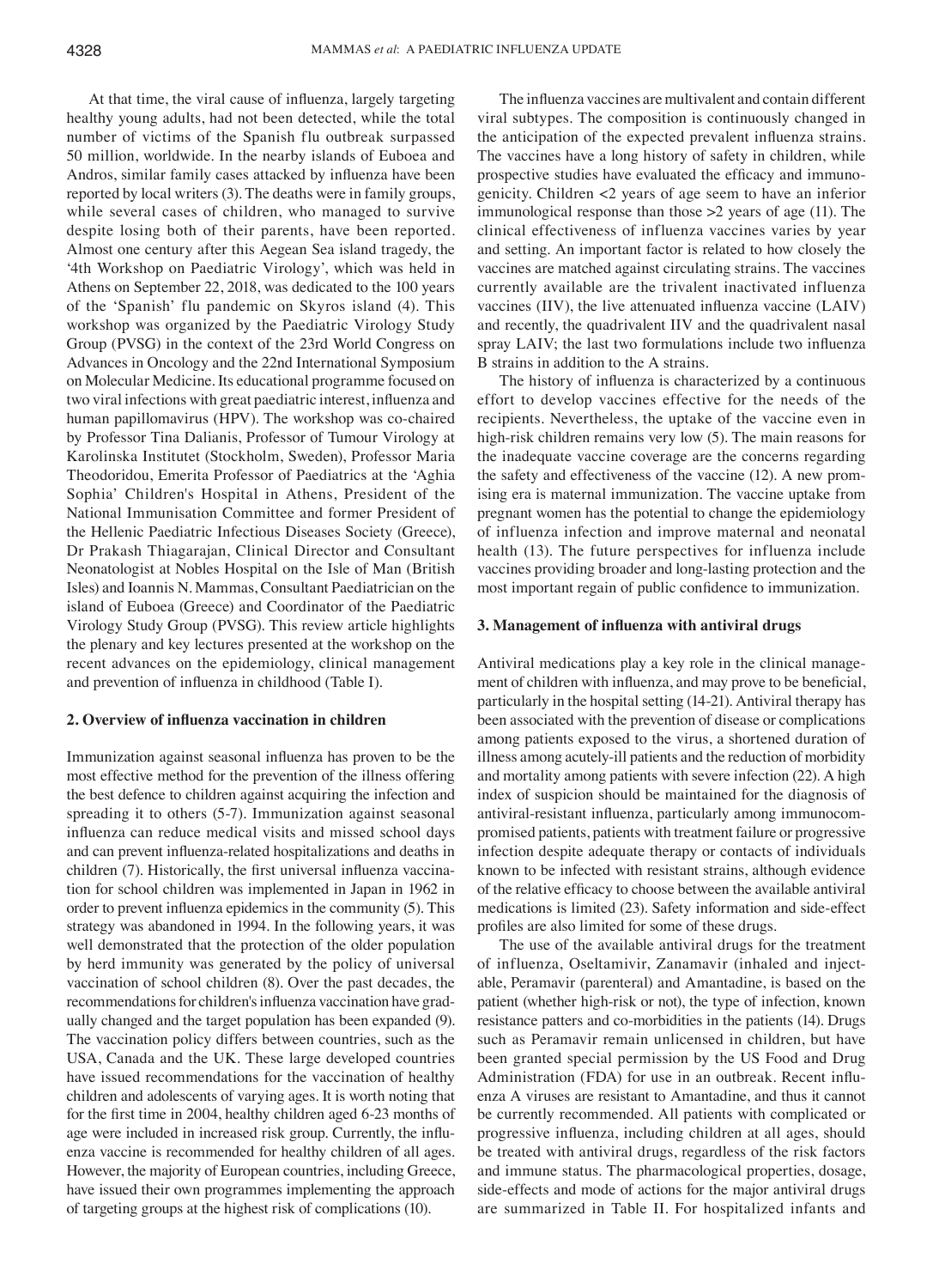| Prevention of influenza   | Immunization against seasonal influenza has proven to be the most effective method<br>for the prevention of the illness and is crucial both to protect children and to indirectly<br>protect the vulnerable population.<br>Educational programmes that provide information about the benefits of the<br>immunization, clarify fears and misconceptions about the vaccines and moreover<br>easy access to the vaccine, may help to reverse the low coverage rate among HCWs<br>and children as well. |
|---------------------------|-----------------------------------------------------------------------------------------------------------------------------------------------------------------------------------------------------------------------------------------------------------------------------------------------------------------------------------------------------------------------------------------------------------------------------------------------------------------------------------------------------|
| Management of influenza   | Antiviral medications play a key role in the clinical management of children with<br>influenza, particularly in the hospital setting.<br>For hospitalized infants and children, antiviral therapy should be commenced as soon<br>as influenza is clinically suspected or at least within 48 h from the onset of the illness.                                                                                                                                                                        |
| Epidemiology of influenza | To date, two influenza A subtypes, A(H1N1)pdm09 and A(H3N2), and two influenza B<br>lineages, B/Yamagata and B/Victoria, co-circulate in humans and cause considerable<br>morbidity and mortality in children.                                                                                                                                                                                                                                                                                      |
| Influenza radiology       | Abnormal chest radiographs are rather uncommon in children with a mild and<br>self-limited clinical course of influenza.<br>HRCT is of substantial value when the radiographic findings are subtle and in the<br>assessment of complications.<br>In a child with acute encephalopathy and bilateral symmetrical involvement of the<br>thalami, putamen, internal capsule, brainstem, cerebellum and periventricular white<br>matter the suspicion for ANE should be raised.                         |
| Influenza and myocarditis | Seasonal influenza can cause myocarditis in children, which can be presented with<br>fever, myalgias, palpitations, or dyspnoea on exertion.<br>In paediatric cases of fulminant progression of myocarditis, the identification of signs<br>and symptoms suggesting greater severity should be immediate.<br>Prompt cardiological examination with the use of echocardiography is important for<br>the early detection and follow-up of the myocardial dysfunction.                                 |
| Influenza and PICU        | Influenza may cause severe disease that can be occasionally fatal, especially in<br>high-risk groups; due to influenza's complications children may require admission to<br>the Paediatric Intensive Care Unit (PICU).                                                                                                                                                                                                                                                                              |
| Influenza and probiotics  | Further studies are required to elucidate the effectiveness of probiotics in the<br>prevention of influenza in childhood.                                                                                                                                                                                                                                                                                                                                                                           |

HCWs, health care workers; HRCT, high-resolution computed tomography; ANE, acute necrotizing encephalopathy; PICU, Paediatric Intensive Care Unit.

children, antiviral therapy should be commenced as soon as influenza is clinically suspected or at least within 48 h from the onset of the illness. The algorithm presented in Fig. 1 is a useful decision-making tool for deciding whether to commence antiviral medication and if so, to select the correct one.

# **4. Epidemiology of influenza in childhood**

Seasonal influenza is an acute viral infection that spreads efficiently from individual to individual, particularly among children that are nowadays considered to be the main drivers of influenza infection (24). In terms of transmission and spread, seasonal influenza is rapidly transmitted in crowded areas, particularly in schools and nurseries. When an infected person coughs or sneezes, infectious droplets are dispersed through the air and infect close contacts directly or indirectly through contaminated surfaces (25). Children are considered to be super-spreaders that may disperse higher viral loads and for longer time periods. In temperate climates, seasonal epidemics occur mainly during winter. Currently there are two types of influenza viruses that cause outbreaks and seasonal epidemics: types A and B. Influenza A viruses are divided into subtypes, based on the type of haemagglutinin and neuraminidase, which are the two external glycoproteins and the main antigens of the virus. Currently, co-circulating in humans are two influenza A subtypes (Table III): A(H1N1)pdm09 and A(H3N2), and two influenza B lineages: B/Yamagata and B/Victoria (25). Each year, different combinations of influenza types/subtypes co-circulate and dominate. The variability of the circulating strains and differences in their genetic and antigenic characteristics drive the re‑evaluation of the influenza vaccine for each season by the World Health Organization (WHO).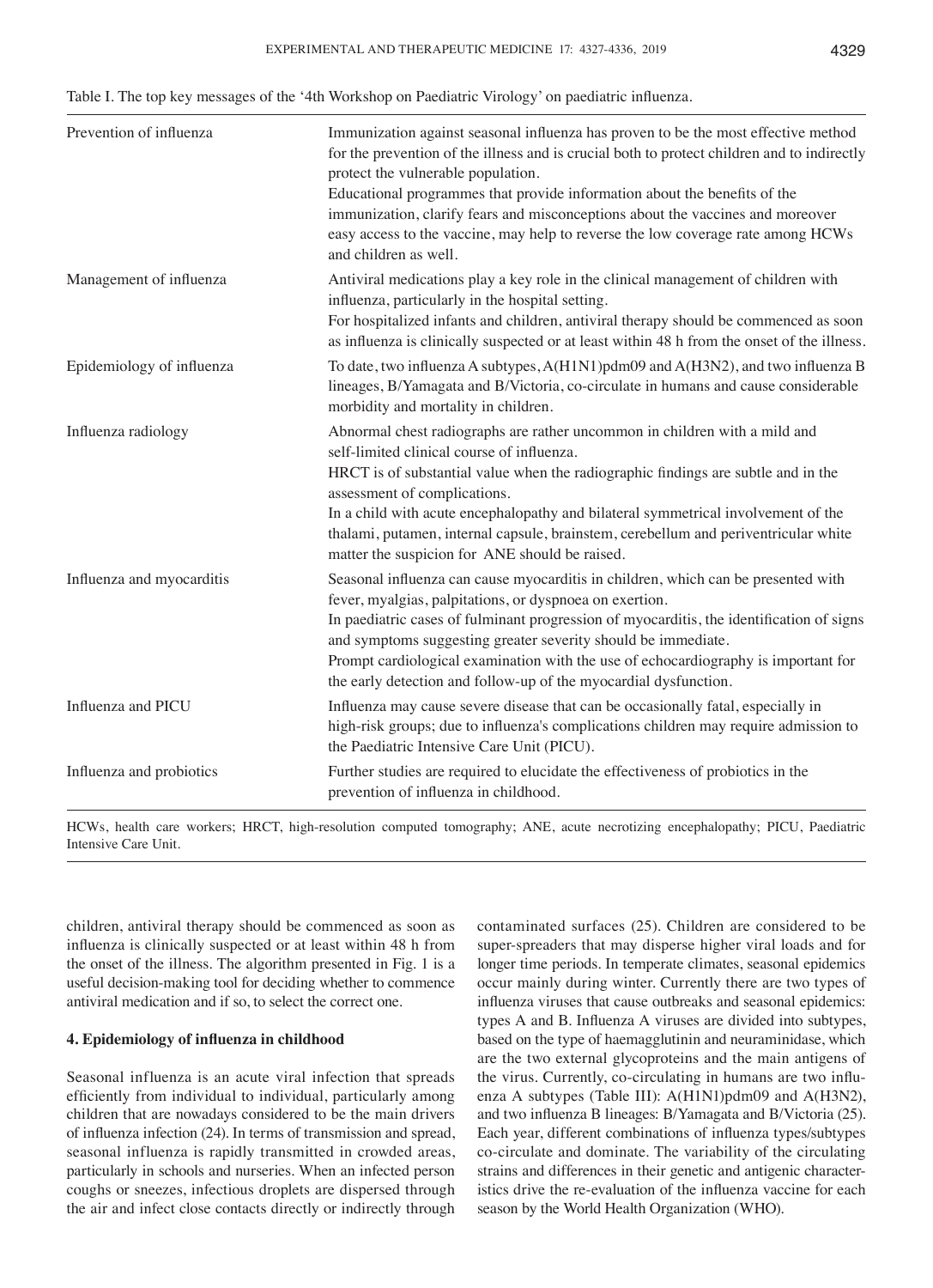

Figure 1. Decision-making algorithm for antiviral medication in children with influenza.

Seasonal influenza is a public health concern, as it is present worldwide and affects individuals of any age group. To date, research has focused on identifying which types and subtypes mostly circulate among children (25‑32). It is considered that the epidemiology of seasonal influenza is indeed affected by age and the previous immunity patterns of the individuals. The youngest age groups are usually the most affected (27,28), while the <5 and the >65 years age groups have a higher risk of severe outcomes due to influenza infections. The 5-14 year age group has been shown to be more likely infected by influenza type B viruses, while the 15‑64 year age group by influenza type A viruses (27). As regards the influenza A subtypes, it has been shown that A(H1N1)pdm09 mostly affects the younger age groups, while A(H3N2) the older age groups (31). In another report, it was demonstrated that B/Victoria viruses are more common among younger age groups than B/Yamagata viruses (32). On the other hand, it has been concluded that the clinical presentation of disease is similar among those patients that consulted general practitioners irrespective of the influenza type from which they were infected (29,31).

#### **5. Chest radiology issues of influenza in children**

Influenza can cause severe morbidity and mortality in previously healthy children, projecting with respiratory and less often, central nervous system disease (33‑36). Influenza A viruses are an important cause of pandemic respiratory disease (37). For the adult patients affected, a chest radiography provides adequate information, revealing ground-glass opacities, areas of consolidation or a mixed pattern of both. However, abnormal chest radiographs are rather uncommon in children with a mild and self-limited clinical course (33). High-resolution computed tomography (HRCT) of the chest is of substantial value when the radiographic findings are subtle and in the assessment of complications (34‑37). HRCT usually reveals peribronchial markings with hyper-inflation and ill-defined patchy consolidation with mediastinal lymph node enlargement, pleural effusion and pneumomediastinum (33,34). In children with a more severe clinical course bilateral, symmetrical and multifocal areas of consolidation, often associated with ground-glass opacities, with peribronchial or subpleural distribution, are the predominant radiographical finding, evident even on chest radiographs (36). Albeit these findings are non‑specific of influenza infection, bilateral and usually peripheral, subpleural, peribronchial and sometimes lobular pattern of distribution should raise the suspicion in presence of the corresponding clinical scenario (35,36). Rarely, parenchymal abnormalities are diffuse or even unilateral (33‑36). Bilateral widespread consolidation is usually associated with severe prognosis (37). The pattern of scattered consolidation should be differentiated from secondary bacterial pneumonia, based on the clinical and laboratory findings. A note is made of the understudied lung pattern during the recovery phase, when multifocal areas of consolidation may be demonstrated and should be differentiated from secondary bacterial infection (37). Even in cases of benign evolution, the consolidations may progress to chronic sequelae, such as linear opacities or air-trapping, which may reflect organizing pneumonia or bronchiolitis, respectively (37).

# **6. Neurological complications of influenza in children**

Neurological complications are reported in 10% of children hospitalized with influenza; these include the potentially fatal acute necrotizing encephalopathy (ANE), encephalopathy/encephalitis, seizures, Guillain-Barré syndrome, myelitis, stroke and Reye syndrome (33,38). Seizures are the most common neurological complication followed by encephalitis/encephalopathy (38‑40). ANE, first described in 1995 in Japan, is the most severe form of acute non‑inflammatory encephalopathy, representing a more recently described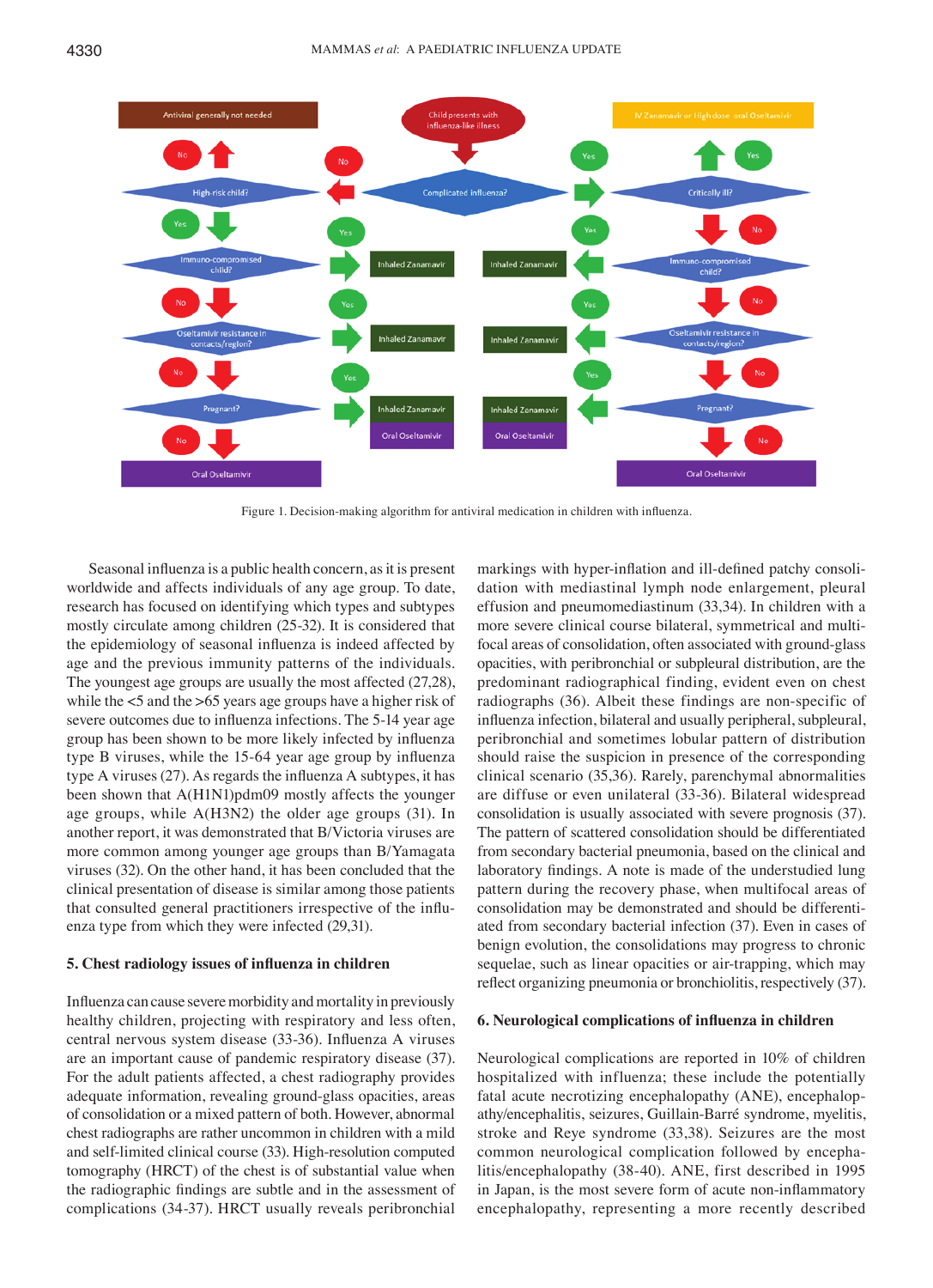| Drug                      | Mechanism<br>of action              | Dosage                                                                                                                                                                                                                                                                                               | Side-effects                                                                               | Resistance<br>profile                                                                                                    | Remarks                                                   |
|---------------------------|-------------------------------------|------------------------------------------------------------------------------------------------------------------------------------------------------------------------------------------------------------------------------------------------------------------------------------------------------|--------------------------------------------------------------------------------------------|--------------------------------------------------------------------------------------------------------------------------|-----------------------------------------------------------|
| Oseltamivir               | Neuraminidase<br>inhibition         | 2.5 mg/kg twice a day for children<br>$1-3$ months, $3.0$ mg/kg<br>twice a day for children 3-12 months.<br>For 1-13 years the recommended<br>oseltamivir dose is 30 mg,<br>45 mg, 60 mg or 75 mg<br>twice a day for children weighing<br>$<$ 15 kg, 15-23 kg, 23-40 kg<br>or $>40$ kg, respectively | Gastrointestinal<br>disturbances<br>Rarely hepatitis,<br>arrhythmia and<br>Stevens-Johnson | Uncommon<br>H275Y<br>mutation in<br>H <sub>1</sub> N <sub>1</sub> strains<br>More rare<br>mutations in<br>other subtypes | Dose reduction<br>in renal<br>failure                     |
| Zanamivir                 | Neuraminidase<br>inhibition         | 10 mg twice a day for<br>5 days (only for<br>children over 5 years)                                                                                                                                                                                                                                  | Rarely<br>bronchospasm<br>or angio-oedema                                                  | Rare<br>I223R mutation<br>detected<br>in $\sim$ 10 cases of<br>H1N1 (2009)<br>worldwide                                  | Can be<br>given via<br>intravenous<br>route               |
| Peramivir<br>(unlicensed) | Neuraminidase<br>inhibition         | Birth - 30 days, 6 mg/kg;<br>31 days - 90 days, 8 mg/kg;<br>91 days - 180 days, 10 mg/kg;<br>181 days - 5 years, 12 mg/kg;<br>6 years - 17 years, $10 \text{ mg/kg}$                                                                                                                                 | Gastrointestinal<br>disturbances,<br>psychiatric<br>abnormalities,<br>neutropenia          | Rare<br>H275Y mutation<br>reduces efficacy                                                                               | Dose reduction<br>in renal failure.<br>Unlicensed<br>drug |
| Amantadine                | M <sub>2</sub> channel<br>inhibitor | 1 to 9 years: 5 mg/kg orally<br>per day in 2 divided doses;<br>not to exceed 150 mg/day;<br>10 years or older, <40 kg:<br>5 mg/kg orally per day<br>10 years or older, 40 kg or more:<br>100 mg orally twice a day                                                                                   | Confusion,<br>insomnia,<br>Exacerbation of<br>underlying<br>neurological<br>conditions     | Common<br>H1N1 (2009)<br>$100\%$ resistant<br>Varying rates in<br>H3N2/seasonal<br>H1N1/influenza B                      | Dose reduction<br>in renal failure                        |

| Table II. Pharmacological properties, dosage, side-effects and mode of actions for the major antiviral drugs against influenza |  |  |
|--------------------------------------------------------------------------------------------------------------------------------|--|--|
|--------------------------------------------------------------------------------------------------------------------------------|--|--|

Table III. Co-circulating influenza types in children.

| Influenza A subtypes |  |
|----------------------|--|
| $A(H1N1)$ pdm09      |  |
| A(H3N2)              |  |
| Influenza B lineages |  |
| B/Yamagata           |  |
| <b>B/Victoria</b>    |  |
|                      |  |

para-infectious condition, considered to differ from the classical acute disseminated encephalomyelitis (ADEM). Patients present with acute and rapid neurological deterioration and often intractable seizures preceded by febrile illness. It has been most often associated with influenza infections (A/H1N1 and A/H3N2), but other viruses have also been reported to serve as a triggering factor (33). ANE carries a high morbidity and mortality rate (30%) and it is reported to develop in 1% of the children with influenza and neurologic complications (38‑40). The majority of survivors present severe neurodevelopmental morbidity.

Imaging patterns are typical with evidence of bilateral, symmetrical areas of necrosis and haemorrhage in the thalami, the basal ganglia and occasionally the brain stem, and additional diffuse or focal areas of oedema in the cerebral and cerebellar white matter (38). On apparent diffusion coefficient maps, there is a laminar, target or tricolour pattern of involvement of the thalami (39). Overall, in a child with acute encephalopathy and bilateral symmetrical involvement of the thalami, putamen, internal capsule, brainstem, cerebellum and periventricular white matter, the suspicion for ANE should be raised. This is associated with vasculopathy and the breakdown of the blood-brain barrier; however, the detailed pathogenesis remains uncertain. Emphasis should be made regarding the need for a high index of suspicion to establish early diagnosis together with the generalized measures to prevent influenza outbreak (40).

## **7. Myocarditis and influenza in children**

Myocarditis is an inflammatory condition of the heart muscle that can result from various aetiologies, such as autoimmune disorders, bacterial, fungal or protozoal infections, and viruses that are its most common cause (41‑43). In paediatric patients,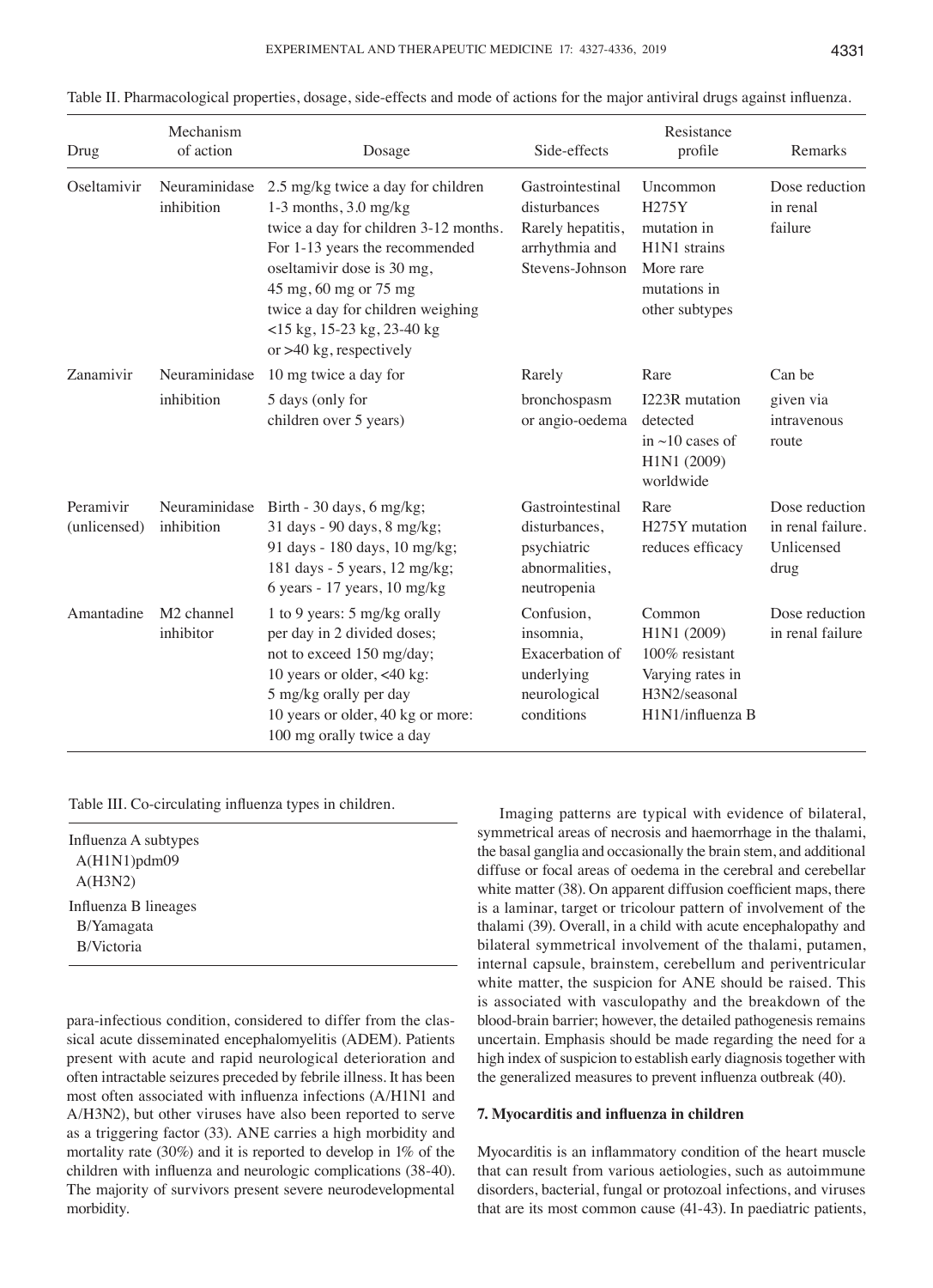fulminant myocarditis corresponds to 30-40% of the cases of myocarditis and has a mortality rate of up to 48% (44). The exact prevalence of myocarditis is not known (45,46). The annual incidence of dilated cardiomyopathy in children younger than 18 years is reportedly 0.57 cases/100,000 per year, while 46% of them were diagnosed as being caused by myocarditis (47). Hence, the incidence of myocarditis in children could be estimated as approximately 0.3 cases/year per 100,000 children. Myocardial involvement in infections by influenza ranges from 0 to 11%, depending on the criteria used to define myocarditis (48). Influenza A virus subtype H1N1, which was responsible for the 2009 influenza pandemic, plays a significant role in the pathogenesis of acute myocarditis. However, there are few cases of fulminant myocarditis due to H1N1 influenza reported in the literature, particularly in children (48,49).

Children with myocarditis may present with a variety of symptoms, most of which are non‑specific, including fever, myalgia, palpitations, or dyspnoea upon exertion. Surveillance reports have revealed fever and/or gastrointestinal symptoms as the most frequent initial symptoms (44). Children's clinical conditions may precipitate to haemodynamic instability, the rapid worsening of the patient's condition, eventually requiring biventricular mechanical support with cardiogenic shock and the potential presentation of fatal arrhythmias with sudden death. Importantly, myocarditis may be the cause of dilated cardiomyopathy through inflammatory autoimmune processes(50). Until recently, the confirmatory diagnostic procedure for myocarditis was endomyocardial biopsy; however, it has now been replaced by the cardiac magnetic resonance imaging (MRI) (51,52). Echocardiography plays a paramount role in the diagnosis and follow-up of myocardial dysfunction, and is able to exclude other causes of heart failure, such as congenital heart disease and valvular or pericardial diseases, and helps to identify the fulminant course of the disease. Findings include global left ventricular dysfunction with or without pericardial effusion, a variable degree of myocardial dilation and atrioventricular valvular regurgitation.

The treatment of paediatric myocarditis consists of medications that significantly improve left ventricular systolic dysfunction. Recommendations in paediatric patients (53‑55) emphasize that supportive medical therapy should be the primary therapy for acute presentation. The treatment of heart failure and left ventricular dysfunction should proceed according to the established guidelines of the American Heart Association (AHA), the American College of Cardiology and the European Society of Cardiology (56,57). These guidelines suggest angiotensin-converting enzyme inhibition for asymptomatic left ventricular dysfunction), treatment implementation with selective β-blocker in symptomatic heart failure, and the use of inotropic agents with mechanical ventilatory or circulatory support for patients with rapid clinical deterioration. High-dose intravenous immunoglobulin, antiviral and antibacterial therapies may also be of therapeutic benefit.

### **8. Influenza as a cause of admission to the PICU**

Influenza viruses cause a significant disease burden and due to the associated complications, children with influenza may require admission to the Paediatric Intensive Care Unit (PICU) (58,59). Children at a higher risk of complications are considered to be those under 59 months of age and with concomitant medical conditions (cardiac, pulmonary, renal, metabolic, neurodevelopmental, liver and haematological diseases), or suffer from immunosuppression, such as patients with HIV/AIDS, malignancies, or those receiving chemotherapy, or steroids (60,61). According to the data from the Centers for Disease Control and Prevention (CDC), 172 influenza-related paediatric deaths were reported in the USA during the season 2017-2018 (62,63). During the same period, the similar national centre in Greece recorded 111 cases of severe influenza infection, among which 9 cases in children and adolescents and 42 deaths, 1 in a child <5 years old (64).

Seasonal influenza, similar to other viral infections, significantly contributes to the expression of acute respiratory distress syndrome (ARDS), which represents the leading cause of admissions to the PICU (65). Other complications requiring admission to the PICU are myocarditis (66), life-threatening arrhythmias and neurological disorders, ranging from simple febrile convulsions to more severe encephalitis/encephalopathy. Influenza‑associated encephalopathy is characterized by an altered level of consciousness and seizure activity within a few days of symptom onset and is rapidly progressive (62). Other neurological disorders include ANE, Guillain-Barre syndrome, traverse myelitis and Reye syndrome in individuals receiving acetylsalicylic acid (67). Rhabdomyolysis is another more severe manifestation, which can lead to acute renal failure and the need for renal replacement therapy (65). As presented in Table IV, during the period 2011-2018, at 'P. and A. Kyriakou' Children's Hospital in Athens, Greece, among the 17 children admitted to the PICU due to complications from influenza infection (confirmed by the laboratory), 7 (41%) children experienced central nervous system disorders - 3 febrile convulsions, 2 ANE and 2 non‑specific encephalopathy (58). Respiratory distress was responsible for 6 (35%) of admissions, half of which among children with co-morbidities, whereas 4 patients mentioned cardiovascular symptoms. Influenza A was confirmed in the majority of cases (12 children, 70,5%). No death was recorded during hospitalization, although 5 patients developed permanent defects.

# **9. Paediatric healthcare workers and vaccination against influenza**

Seasonal influenza is responsible for >500,000 deaths each year and 3‑5 million cases annually (68‑71). Children are considered as vectors for the spread of influenza (70,72). Healthcare workers (HCWs) are exposed to patients with influenza in the workplace; thus, they are at risk of occupationally-acquired influenza that may be transmitted to their patients and other colleagues, more frequently than the general population (68,69,73,74). It has been reported that the annual incidence of infection among unvaccinated HCWs is 3-fold higher than among those vaccinated (68,69,75). To date, it has been well demonstrated that the immunization of HCWs against seasonal influenza indirectly protects the health of their patients, particularly those who are at high-risk, including infants, pregnant women, the elderly and the immunocompromised (74,76). However, despite recommendations, as well as evidence on the efficacy of the vaccine, the coverage rate among HCWs remains unacceptably low, with a wide variation among countries (i.e.,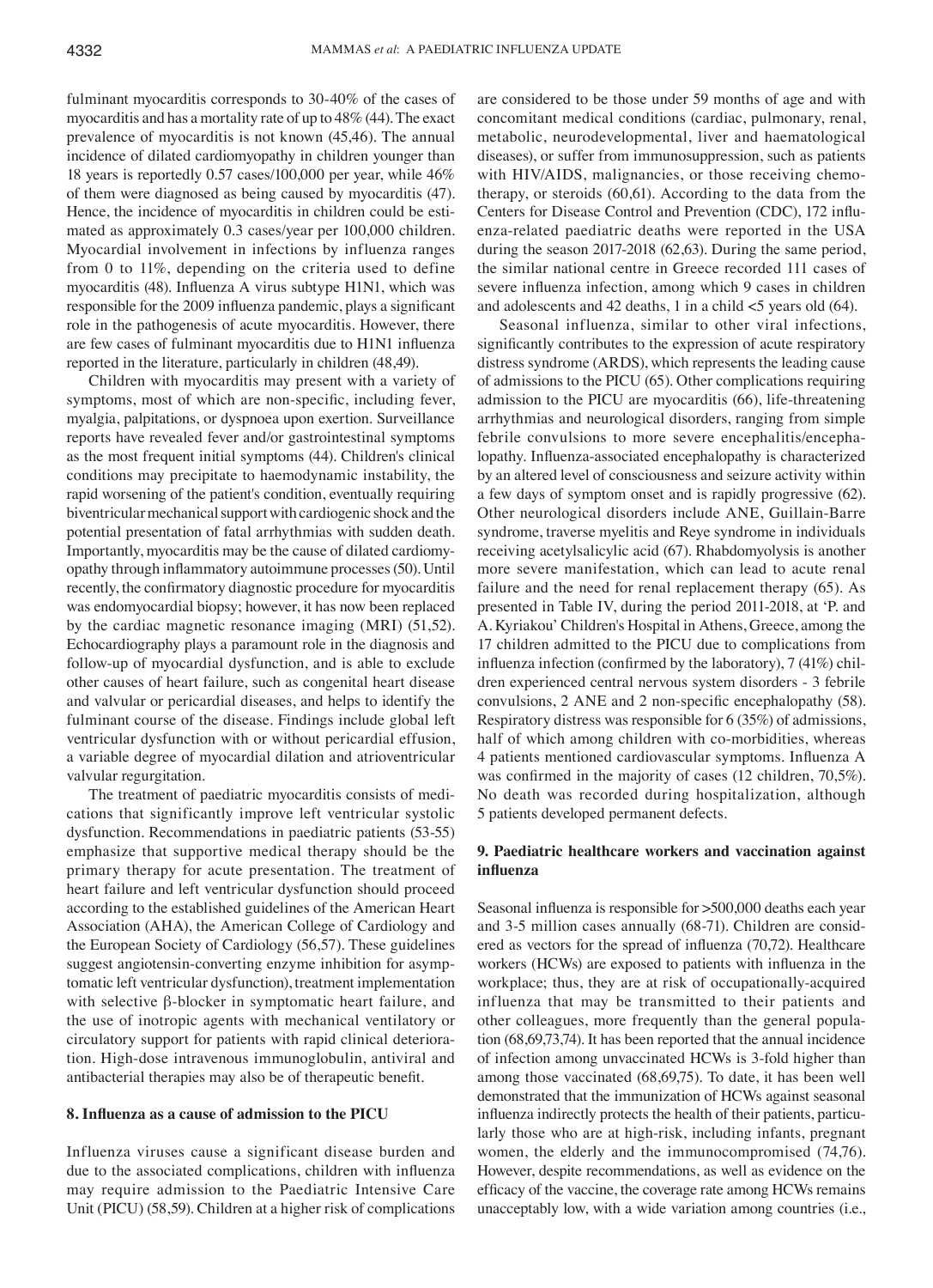Table IV. Distribution of risk factors and complications among admissions to the PICU during the period 2011-2018 at 'P. and A. Kyriakou' Children's Hospital in Athens, Greece.

| Characteristics           | $n = 17$                                | $n=12$           | All patients Influenza A Influenza B<br>$n=5$ |
|---------------------------|-----------------------------------------|------------------|-----------------------------------------------|
| Sex, $n$ (%)              |                                         |                  |                                               |
| Male                      | 8(47)                                   | 6(50)            | 2(40)                                         |
| Female                    | 9(53)                                   | 6(50)            | 3(60)                                         |
| Age group, $n$ (%)        |                                         |                  |                                               |
| $<$ 6 months              | 4(23)                                   | 4(33)            | $\overline{0}$                                |
| 6-24 months               | 4(23)                                   | 3(25)            | 1(20)                                         |
| 2-5 years                 | 3(18)                                   | 3(25)            | $\boldsymbol{0}$                              |
| 5-14 years                | 6(35)                                   | 2(17)            | 4(80)                                         |
| Chronic conditions, n (%) |                                         |                  |                                               |
| Yes                       | 6(35)                                   | 3(25)            | 3(60)                                         |
| No                        | 11(65)                                  | 9(75)            | 2(40)                                         |
| Complications, $n$ (%)    |                                         |                  |                                               |
| Febrile convulsions       | 3(18)                                   | 3(25)            | $\overline{0}$                                |
| Acute necrotizing         | 2(12)                                   | 2(17)            | $\theta$                                      |
| encephalopathy            |                                         |                  |                                               |
| Non-specific              | 2(12)                                   | 1(8)             | 1(20)                                         |
| encephalopathy            |                                         |                  |                                               |
| <b>Bronchiolitis</b>      | 2(12)                                   | 2(17)            | $\theta$                                      |
| Pneumonia                 | 2(12)                                   | 1(8)             | 1(20)                                         |
| Asthma                    | 1(6)                                    | $\theta$         | 1(20)                                         |
| <b>ARDS</b>               | 1(6)                                    | 1(8)             | $\boldsymbol{0}$                              |
| Myocarditis               | 3(18)                                   | 2(17)            | 1(20)                                         |
| Non-specific              | 1(6)                                    | $\boldsymbol{0}$ | 1(20)                                         |
| cardiovascular            |                                         |                  |                                               |
| symptoms                  |                                         |                  |                                               |
| Days of PICU stay,        |                                         |                  |                                               |
| Median (range)            | $15.6(1-190)$ $5.4(1-18)$ $40.1(1-190)$ |                  |                                               |
|                           |                                         | 1.000            |                                               |

PICU, Paediatric Intensive Care Unit; ARDS, acute respiratory distress syndrome.

53% in the UK vs. 5% in Poland) (68‑70). Still, the main reason for HCWs to receive the influenza vaccine, even in paediatric hospitals, is self-protection and secondly the protection of their patients (74,76). Paediatricians seem to have a different attitude towards vaccination and a better knowledge compared with colleagues of other specialties (68‑70). Despite these differences, their participation to the seasonal influenza programme, even at the hospital settings, remains extremely low (76).

Thus far, the enforcement of mandatory immunization policies has achieved high coverage rates against influenza among paediatric HCWs(68). However, the most feasible practice seems to be the adoption of novel strategies and interventions that aim in changing behaviour against 'vaccine hesitancy', establishing scientific evidence and integrated health programme planning models (69,73,77). An increased coverage can be achieved when better information and education is given regularly to the staff and at the same time easy, free and scheduled access to

the vaccination is provided (69,70,74,76). High coverage among paediatric HCWs may also lead to the increased coverage of children against influenza. Not surprisingly, there is a strong correlation between the vaccination status against seasonal influenza of the paediatric staff and the recommendation of the vaccines to children (71). Paediatric HCWs are the main referents for the vaccine related information, have positive influence to the families and they can act as vaccination advocates (71). Educational programmes that provide information about the benefits of the immunization, clarify fears and misconceptions about the vaccines and moreover easy access to the vaccine are expected to help to reverse the low coverage rate among HCWs.

## **10. Probiotics and influenza in childhood**

Probiotics are defined as live microorganisms which, when administered in adequate amounts, confer a health benefit on the host (78). The respiratory tract is a suitable area for probiotic immune stimulation, as its mucosal surfaces are functionally linked to the common mucosal-associated lymphoid tissues. Over the past few years common viral infections, such as influenza, have been proposed as fairly new targets for probiotics (78‑80).

On the basis of the available evidence, it appears that probiotics, at least those investigated thus far in clinical trials, when administered at adequate doses for at least 30 days, can decrease the incidence and duration of influenza, as well as decrease the severity of the symptoms in adults (80,81). Apart from one small trial in Japan (82), to date, there are no trials conducted in children for the potential benefits of probiotics specifically for the influenza virus, at least to the best of our knowledge. According to the most recent Cochrane review (83), probiotics seem to be more effective than placebos in reducing the number of participants, who experience episodes of acute upper respiratory tract infection (URTI), the mean duration of an episode of acute URTI, antibiotic use and cold-related school absence. A systematic review and meta-analysis of 23 randomised controlled trials involving 6,269 children with URTI concluded that children supplemented with probiotics had fewer numbers of days of URTIs per person compared with children who had taken a placebo and had fewer numbers of days absent from day care/school. However, there was no statistically significant difference in the illness episode duration between probiotic intervention group and placebo group (84). On the other hand, a systematic review and a network meta-analysis (85,86) regarding the benefit of probiotics in children with URTI found a lack of evidence to support the effect of probiotics on the incidence rate of respiratory infections in children and adolescents. It can be concluded that the current data are contradictory, and somewhat insufficient to strongly recommend their routine use (87).

As regards the influenza vaccination, there is also evidence from recent systematic reviews and meta-analysis for the beneficial effects of prebiotic/probiotic supplementation on the immunological response to influenza vaccine in adults (88,89). The use of adjuvant prebiotics/probiotics may offer an inexpensive intervention that may contribute to the prevention of influenza following influenza vaccination. However, a high heterogeneity of existing evidence was noted, while there are no reports to date that include children, at least to the best of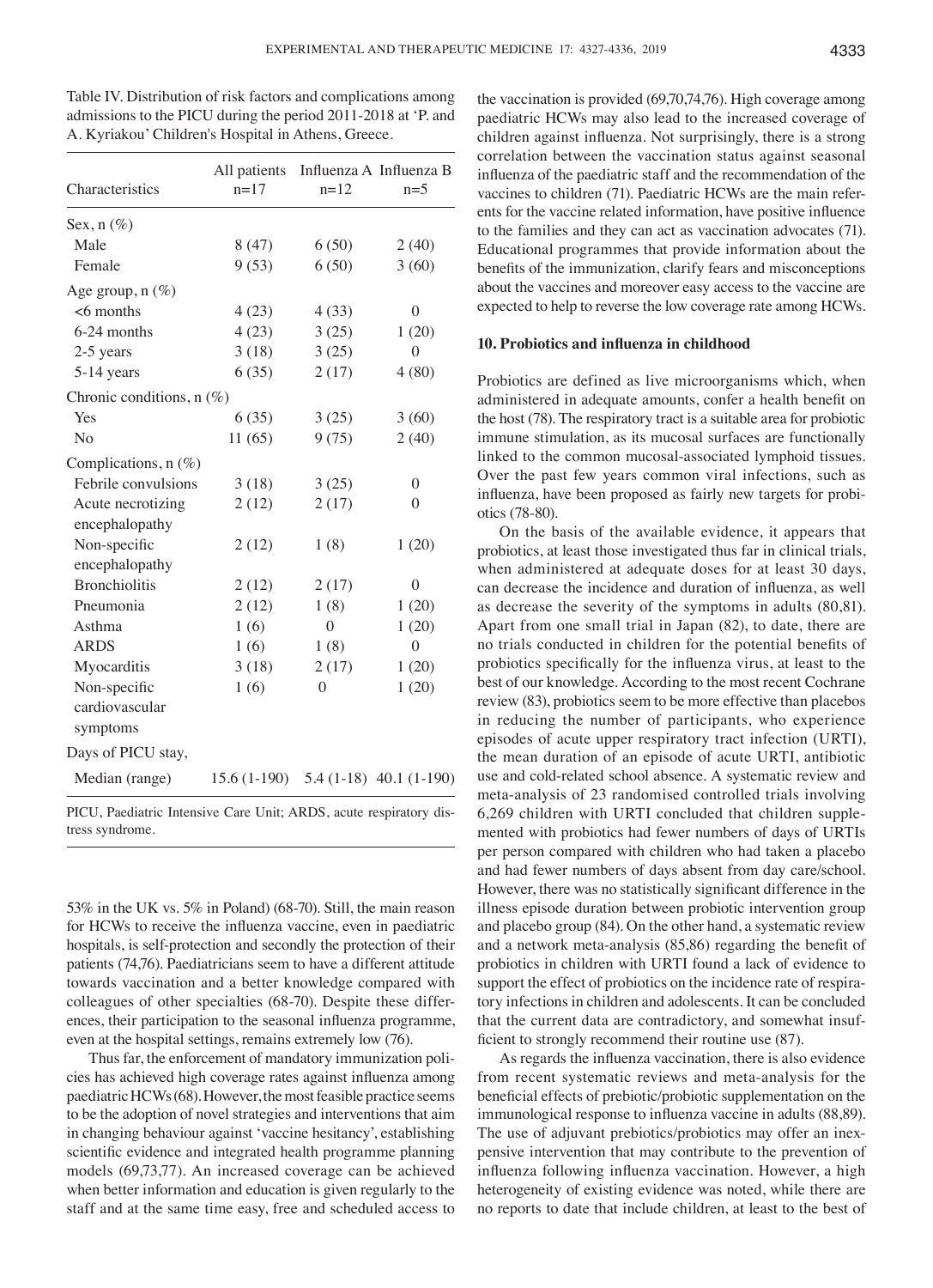our knowledge (90,91). Further studies are warranted, particularly in children, to elucidate the effectiveness of probiotics in the prevention of influenza and decide on the optimal strains, dose, and the timing and duration of supplementation, since there are many strains of probiotics with established immune modulatory effects yet to be tried.

# **Acknowledgements**

The authors would like to thank all the participants, who attended the workshop and provided feedback so that further work on improving the programme can be achieved in the future.

# **Funding**

No funding was received.

## **Availability of data and materials**

Not applicable.

# **Authors' contributions**

INM, MT, PT, TD and DAS conceived and designed this review article. INM, MT, PT, AM, GP, VK, CK, AP and MC researched the literature, performed critical analysis and review of the literature and drafted the manuscript. MT, PT, TD and DAS critically revised the article for important intellectual content. All authors have read and approved the final manuscript.

## **Ethics approval and consent to participate**

Not applicable.

## **Patient consent for publication**

Not applicable.

## **Competing interests**

DAS is the Editor-in-Chief for the journal, but had no personal involvement in the reviewing process, or any influence in terms of adjudicating on the final decision, for this article. The other authors declare that they have no competing interests.

# **References**

- 1. Faltaits C: Influenza in Skyros, Annals. Vasileiou Editions, Athens, 1919.
- 2. Mammas IN and Spandidos DA: Paediatric Virology in the Hippocratic Corpus. Exp Ther Med 12: 541-549, 2016.
- 3. Mammas IN, Theodoridou M and Spandidos DA: The 'Spanish' flu outbreak at the islands of Skyros, Euboea and Andros 100 years ago. Int J Mol Med 42: S22, 2018.
- 4. Mammas IN, Theodoridou M and Spandidos DA: The 1918 Spanish flu outbreak that devastated a Greek island underlines past lessons that must never be forgotten. Acta Paediatr 107: 2034, 2018.
- 5. Theodoridou M: Overview of influenza vaccination in children. Int J Mol Med 42: S17, 2018.
- 6. Fraaij PL and Heikkinen T: Seasonal influenza: The burden of disease in children. Vaccine 29: 7524-7528, 2011.
- 7. Munoz FM: The impact of influenza in children. Semin Pediatr Infect Dis 13: 72-78, 2002.
- 8. Reichert TA, Sugaya N, Fedson DS, Glezen WP, Simonsen L and Tashiro M: The Japanese experience with vaccinating schoolchildren against influenza. N Engl J Med 344: 889-896, 2001.
- 9. Grohskopf LA, Sokolow LZ, Broder KR, Walter EB, Bresee JS, Fry AM and Jernigan DB; Advisory Committee on Immunization Practices: Prevention and Control of Seasonal Influenza with Vaccines: Recommendations of the Advisory Committee on Immunization Practices - United States, 2017-18 Influenza Season. MMWR Recomm Rep 66: 1-20, 2017.
- 10. American Academy of Pediatrics Committee on Infectious Diseases: Recommendations for influenza immunization of children. Pediatrics 113: 1441-1447, 2004.
- 11. Neuzil KM, Dupont WD, Wright PF and Edwards KM: Efficacy of inactivated and cold-adapted vaccines against influenza A infection, 1985 to 1990: The pediatric experience. Pediatr Infect Dis J 20: 733-740, 2001.
- 12. Jefferson T, Rivetti A, Di Pietrantonj C, Demicheli V and Ferroni E: Vaccines for preventing influenza in healthy children. Cochrane Database Syst Rev 8: CD004879, 2012.
- 13. Lafond KE, Englund JA, Tam JS and Bresee JS: Overview of influenza vaccines in children. J Pediatric Infect Dis Soc 2: 368-378, 2013.
- 14. Thiagarajan P: Antiviral drugs in the clinical management of children with influenza. Int J Mol Med 42: S18, 2018.
- 15. Food and Drug Administration (FDA): Emergency use authorization of Peramivir IV Fact Sheet for health care providers. Available at: safetyinformationforpatientsandproviders/ucm187811.pdf. 2009.
- 16. Drugs.com: Usual Dose for Influenza A. Available at: https:// www.drugs.com/dosage/amantadine.html#Usual\_Pediatric\_Dose for Influenza A. 2017.
- 17. National Institute for Health and Care Excellence (NICE): Amantadine, oseltamivir and zanamivir for the treatment of influenza. Available at: http://guidance.nice.org.uk/TA168. 2009.
- 18. National Institute for Health and Care Excellence (NICE): Oseltamivir, amantadine (review) and zanamivir for the prophylaxis of influenza. Available at: http://guidance.nice.org.uk/ TA158. 2008.
- 19. Department of Health (DH): Pandemic H1N1 (2009) influenza: clinical management guidelines for adults and children. https://renal. org/pandemic-h1n1-2009-influenza-clinical-management-guidelinesadults-children/. 2009.
- 20. World Health Organization (WHO): Clinical management of human infection with H1N1 (2009): revised guidance. Available at: http://www.who.int/csr/resources/publications/swineflu/ clinical\_management/en/. 2009.
- 21. World Health Organization (WHO): WHO guidelines for pharmacological management of pandemic influenza (H1N1) 2009 and other influenza viruses. Available at: http://www.who.int/csr/resources/ publications/swineflu/h1n1\_use\_antivirals\_20090820/en/. 2010.
- 22. Health Protection Agency (HPA): HPA Review: The clinical effectiveness of neuraminidase inhibitors, including evidence from the 2009 influenza A/H1N1 pandemic. Available on request for non-HPA personnel at: email: pandemicflu@hpa.org.uk. 2010.
- 23. Public Health England (PHE): PHE guidance on use of antiviral agents for the treatment and prophylaxis of seasonal influenza. Version 9.1, January 2019. Available at: https://assets.publishing. service.gov.uk/government/uploads/system/uploads/attachment\_ data/file/773369/PHE\_guidance\_antivirals\_influenza.pdf.
- 24. Melidou A: Epidemiology of influenza types and subtypes in childhood. Int J Mol Med 42: S18, 2018.
- 25. World Health Organisation: Influenza (Seasonal). Available at: http://www.who.int/mediacentre/factsheets/fs211/en/.
- 26. Hayward AC, Fragaszy EB, Bermingham A, Wang L, Copas A, Edmunds WJ, Ferguson N, Goonetilleke N, Harvey G, Kovar J, *et al*; Flu Watch Group: Comparative community burden and severity of seasonal and pandemic influenza: Results of the Flu Watch cohort study. Lancet Respir Med 2: 445-454, 2014.
- 27. Beauté J, Zucs P, Korsun N, Bragstad K, Enouf V, Kossyvakis A, Griškevičius A, Olinger CM, Meijer A, Guiomar R, *et al*; European Influenza Surveillance Network: Age-specific differences in influenza virus type and subtype distribution in the 2012/2013 season in 12 European countries. Epidemiol Infect 143: 2950-2958, 2015.
- 28. Gioula G, Melidou A, Exindari M, Chatzopoulou E, Chatzidimitriou D and Malisiovas N: Laboratory surveillance of influenza virus in children under 10 years old, in northern Greece, during 2004-2010. Hippokratia 17: 17-19, 2013.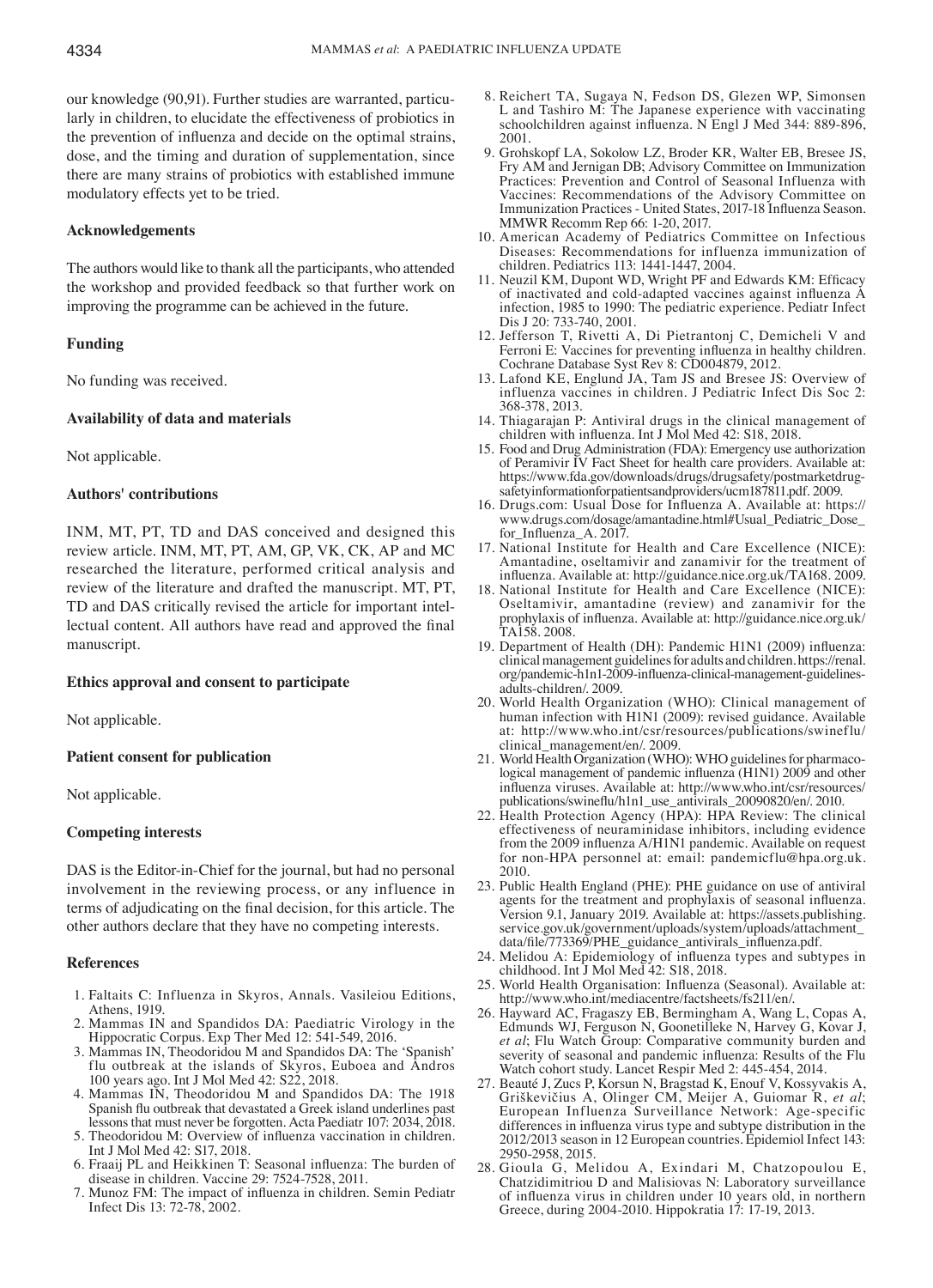- 29. Mosnier A, Caini S, Daviaud I, Nauleau E, Bui TT, Debost E, Bedouret B, Agius G, van der Werf S, Lina B, *et al*; GROG network: Clinical characteristics are similar across type a and b influenza virus infections. PLoS One 10: e0136186, 2015.
- 30. Cox NJ and Subbarao K: Global epidemiology of influenza: Past and present. Annu Rev Med 51: 407-421, 2000.
- 31. Van Kerkhove MD, Vandemaele KA, Shinde V, Jaramillo-Gutierrez G, Koukounari A, Donnelly CA, Carlino LO, Owen R, Paterson B, Pelletier L, *et al*; WHO Working Group for Risk Factors for Severe H1N1pdm Infection: Risk factors for severe outcomes following 2009 influenza A (H1N1) infection: A global pooled analysis. PLoS Med 8: e1001053, 2011.
- 32. Barr IG, Vijaykrishna D and Sullivan SG: Differential age susceptibility to influenza B/Victoria lineage viruses in the 2015 Australian influenza season. Euro Surveill 21: 21, 2016.
- 33. Papaioannou G: Radiology issues of influenza in children. Int J Mol Med 42: S18, 2018.
- 34. Marchiori E, Zanetti G, D'Ippolito G, Verrastro CG, Meirelles GS, Capobianco J and Rodrigues RS: Swine-origin influenza A  $(H1N1)$  viral infection: Thoracic findings on  $\overline{C}T$ . AJR Am J Roentgenol 196: W723-8, 2011.
- 35. Choi MJ, Lee YS, Lee JY and Lee KS: Novel influenza A (H1N1) virus infection in children: Chest radiographic and CT evaluation. Korean J Radiol 11: 656-664, 2010.
- 36. Lee EY, McAdam AJ, Chaudry G, Fishman MP, Zurakowski D and Boiselle PM: Swine-origin influenza a (H1N1) viral infection in children: Initial chest radiographic findings. Radiology 254: 934-941, 2010.
- 37. Marchiori E, Zanetti G, Hochhegger B, Rodrigues RS, Fontes CA, Nobre LF, Mançano AD, Meirelles GS and Irion KL: High-resolution computed tomography findings from adult patients with Influenza A (H1N1) virus-associated pneumonia. Eur J Radiol 74: 93-98, 2010.
- 38. McSwiney P, Purnama J, Kornberg A and Danchin M: A severe neurological complication of influenza in a previously well child. BMJ Case Rep: Oct 23, 2014 (Epub ahead of print). doi: 10.1136/bcr-2014-206930.
- 39. Achiriloaie A, Michelson D, Lei L, Denham L, Oberg K and Raghavan R: Acute postviral encephalopathy: Pathologic and radiologic correlation in an atypical case. Child Neurol Open: Jul21, 2016 (Epub ahead of print). doi: 10.1177/2329048X16658845.
- 40. Yoganathan S, Sudhakar SV, James EJ and Thomas MM: Acute necrotizing encephalopathy in a child with H1N1 influenza infection: A clinicoradiological diagnosis and follow-up. BMJ Case Rep: Jan 11, 2016 (Epub ahead of print). doi: 10.1136/bcr-2015-213429.
- 41. Calachanis M: Myocarditis due to influenza: An update. Int J Mol Med 42: S19, 2018.
- 42. Magnani JW and Dec GW: Myocarditis: Current trends in diagnosis and treatment. Circulation 113: 876-890, 2006.
- 43. Gupta S, Markham DW, Drazner MH and Mammen PP: Fulminant myocarditis. Nat Clin Pract Cardiovasc Med 5: 693-706, 2008.
- 44. Saji T, Matsuura H, Hasegawa K, Nishikawa T, Yamamoto E, Ohki H, Yasukochi S, Arakaki Y, Joo K and Nakazawa M: Comparison of the clinical presentation, treatment, and outcome of fulminant and acute myocarditis in children. Circ J 76: 1222-1228, 2012.
- 45. Hsiao HJ, Hsia SH, Wu CT, Lin JJ, Chung HT, Hwang MS, Su WJ and Chang YS: Clinical presentation of pediatric myocarditis in Taiwan. Pediatr Neonatol 52: 135-139, 2011.
- 46. Ghelani SJ, Spaeder MC, Pastor W, Spurney CF and Klugman D: Demographics, trends, and outcomes in pediatric acute myocarditis in the United States, 2006 to 2011. Circ Cardiovasc Qual Outcomes 5: 622-627, 2012.
- 47. Towbin JA, Lowe AM, Colan SD, Sleeper LA, Orav EJ, Clunie S, Messere J, Cox GF, Lurie PR, Hsu D, *et al*: Incidence, causes, and outcomes of dilated cardiomyopathy in children. JAMA 296: 1867-1876, 2006.
- 48. Fineberg HV: Pandemic preparedness and response--lessons from the H1N1 influenza of 2009. N Engl J Med 370: 1335-1342, 2014.<br>49. Mamas MA, Fraser D and Neyses L: Cardiovascular manifes-
- tations associated with influenza virus infection. Int J Cardiol 130: 304-309, 2008.
- 50. Taremi M, Amoroso A, Nace HL and Gilliam BL: Influenza B-induced refractory cardiogenic shock: A case report. BMC Infect Dis 13: 452, 2013.
- 51. Feldman AM and McNamara D: Myocarditis. N Engl J Med 343: 1388-1398, 2000.
- 52. Levi D and Alejos J: Diagnosis and treatment of pediatric viral myocarditis. Curr Opin Cardiol 16: 77-83, 2001.
- 53. Kühl U and Schultheiss H-P: Myocarditis in children. Heart Fail Clin 6: 483-496, viii-ix, 2010.
- 54. Levine MC, Klugman D and Teach SJ: Update on myocarditis in children. Curr Opin Pediatr 22: 278-283, 2010.
- 55. May LJ, Patton DJ and Fruitman DS: The evolving approach to paediatric myocarditis: A review of the current literature. Cardiol Young 21: 241-251, 2011.
- 56. Hunt SA, Abraham WT, Chin MH, Feldman AM, Francis GS, Ganiats TG, Jessup M, Konstam MA, Mancini DM, Michl K, *et al*; American College of Cardiology Foundation; American Heart Association: 2009 focused update incorporated into the ACC/ AHA 2005 guidelines for the diagnosis and management of heart failure in adults: A report of the American College of Cardiology Foundation/American Heart Association Task Force on Practice Guidelines: Developed in collaboration with the International Society for Heart and Lung Transplantation. J Am Coll Cardiol 53: e1-e90, 2009.
- 57. Dickstein K, Cohen-Solal A, Filippatos G, McMurray JJ, Ponikowski P, Poole-Wilson PA, Strömberg A, van Veldhuisen DJ, Atar D, Hoes AW, *et al*; ESC Committee for Practice Guidelines (CPG): ESC Guidelines for the diagnosis and treatment of acute and chronic heart failure 2008: The Task Force for the Diagnosis and Treatment of Acute and Chronic Heart Failure 2008 of the European Society of Cardiology. Developed in collaboration with the Heart Failure Association of the ESC (HFA) and endorsed by the European Society of Intensive Care Medicine (ESICM). Eur Heart J 29: 2388-2442, 2008.
- 58. Papatheodoropoulou A, Koutsaftiki C and Papadatos J: Influenza complications in PICU. Int J Mol Med 42: S19, 2018.
- 59. Ruf BR and Knuf M: The burden of seasonal and pandemic influenza in infants and children. Eur J Pediatr 173: 265-276, 2014.
- 60. Kaczmarek MC, Ware RS, Coulthard MG, McEniery J and Lambert SB: Epidemiology of Australian influenza-related paediatric intensive care unit admissions, 1997-2013. PLoS One 11: e0152305, 2016.
- 61. Hardelid P, Kapetanstrataki M, Norman L, Fleming SJ, Lister P, Gilbert R and Parslow RC: Characteristics and mortality risk of children with life-threatening influenza infection admitted to paediatric intensive care in England 2003-2015. Respir Med 137: 23-29, 2018.
- 62. Shang M, Blanton L, Brammer L, Olsen SJ and Fry AM: Influenza-associated pediatric deaths in the United States, 2010-2016. Pediatrics 141: e20172918, 2018.
- 63. Centers for Disease Control and Prevention: Flu activity and surveillance during the season 2017-2018, 2018. Available at: www.cdc.gov.
- 64. Hellenic Center for Disease Control and Prevention: Surveillance of influenza in Greece during the period 2017-2018, 2018. Available at: www.keelpno.gr.
- 65. Sellers SA, Hagan RS, Hayden FG and Fischer WA II: The hidden burden of influenza: A review of the extra-pulmonary complications of influenza infection. Influenza Other Respir Viruses 11: 372-393, 2017.
- 66. Lefeuvre C, Behillil S, Triau S, Monteiro-Rodrigues A, Templier F, Tran CT, Le Guillou-Guillemette H, Lunel-Fabiani F, Enouf V and Ducancelle A: Fatal myopericarditis following an influenza A (H3N2) infection. Am J Case Rep 19: 540-544, 2018.
- 67. Mastroyianni SD, Gionnis D, Voudris K, Skardoutsou A and Mizuguchi M: Acute necrotizing encephalopathy of childhood in non-Asian patients: Report of three cases and literature review. J Child Neurol 21: 872-879, 2006.
- 68. Koutsaftiki C and Papatheodoropoulou A: Participation of paediatric health professionals into the vaccination programme against seasonal influenza. Int J Mol Med 42: S18, 2018.
- 69. Gilardi F, Castelli Gattinara G, Vinci MR, Ciofi Degli Atti M, Santilli V, Brugaletta R, Santoro A, Montanaro R, Lavorato L, Raponi M, *et al*: Seasonal influenza vaccination in health care workers. A pre-post intervention study in an italian paediatric hospital. Int J Environ Res Public Health 15: 841, 2018.
- 70. Levy DJ, Ambrose CS, Oleka N and Lewin EB: A survey of pediatricians' attitudes regarding influenza immunization in children. BMC Pediatr 9: 8, 2009.
- 71. Jorgensen P, Mereckiene J, Cotter S, Johansen K, Tsolova S and Brown C: How close are countries of the WHO European Region to achieving the goal of vaccinating 75% of key risk groups against influenza? Results from national surveys on seasonal influenza vaccination programmes, 2008/2009 to 2014/2015. Vaccine 36: 442-452, 2018.